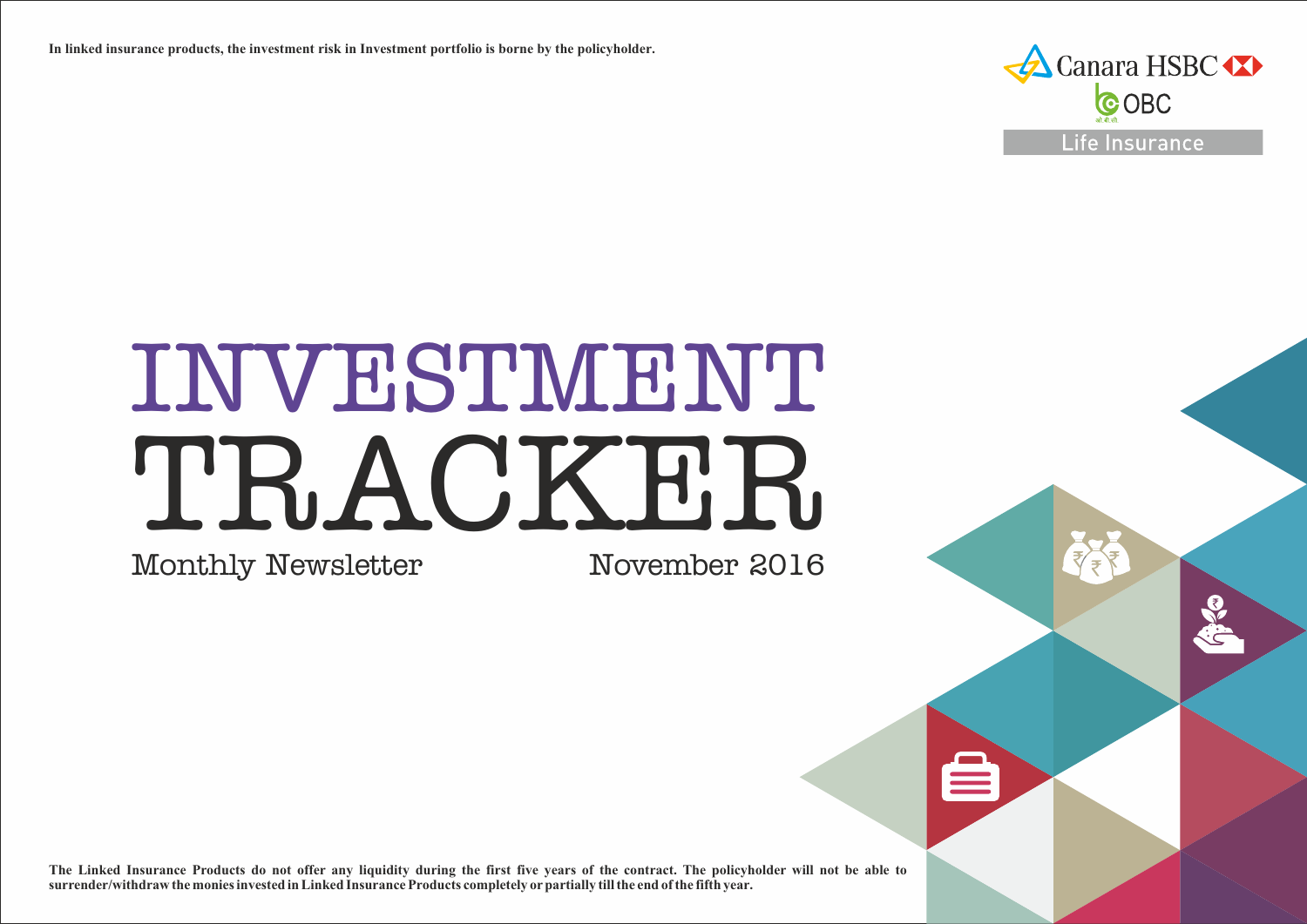

RE

City Co

## **Content**

**month's edition.**

|                       | From the CIO's Desk             | 2  |
|-----------------------|---------------------------------|----|
|                       | Unit Linked Equity Fund         | 3  |
| $\blacktriangleright$ | Unit Linked Equity II Fund      | 4  |
| $\blacktriangleright$ | Unit Linked Growth Fund         | 5  |
| $\blacktriangleright$ | Unit Linked Growth II Fund      | 6  |
|                       | Unit Linked Growth Plus Fund    | 7  |
| $\blacktriangleright$ | Unit Linked Balanced Fund       | 8  |
|                       | Unit Linked Balanced II Fund    | 9  |
| $\blacktriangleright$ | Unit Linked Balanced Plus Fund  | 10 |
| $\blacktriangleright$ | Unit Linked Debt Fund           | 11 |
| $\blacktriangleright$ | Unit Linked Debt Plus Fund      | 12 |
| $\blacktriangleright$ | Unit Linked Liquid Fund         | 13 |
|                       | Unit Linked NAV Guarantee Fund  | 14 |
|                       | Unit Linked Pension Growth Fund | 15 |

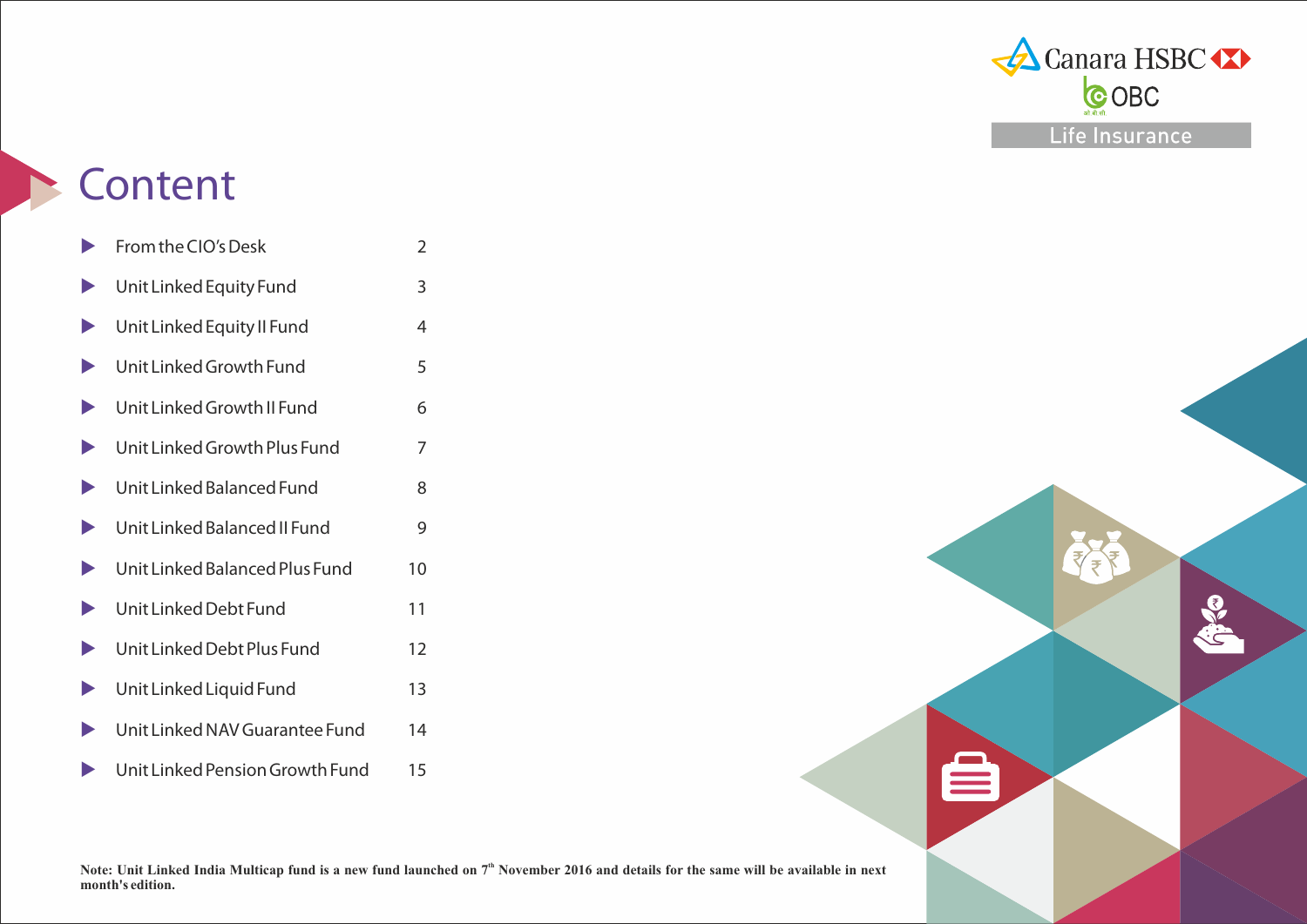

FROM THE CIO'S DESK

#### **Dear Policyholder,**

Anurag Jain Chief Investment Officer

November 2016 will be remembered both in Indian and global economic history for watershed events. India's initiative of scrapping high-value currency notes to break the grip of corruption and black money is unprecedented in its scope and magnitude. Withdrawal of 86% of currency supply in an economy which is 90% cash dependent, though, would have its ripple effects. Also, contrary to most forecasts, Donald Trump getting elected as the next US president could be disruptive with implications for the world economy. These events coupled with expected US interest rate hikes in the short-term can cause volatility across asset classes globally, but would give immense long-term benefits. The Indian and global economy appear to be on the brink of a transformational change.

Demonetization will bring a shift from the unorganized to the organized sector leading to buoyancy in tax collections, lower interest cost for borrowers and also bring down inflation. The event is expected to be disruptive for the next couple of quarters. Disruption caused by shortage in money supply could impact the real estate, jewelry, consumer discretionary and other high ticket purchase items. Market reaction to the event was a sharp knee-jerk risk aversion, but price action has thereafter moderated. As more clarity emerges on the impact and how the recovery will shape up, industries and sectors will settle and rationality will emerge.

We are entering a new era in US policy and global affairs with the Republicans controlling both houses of US Congress. It will again be some time before full implications of new policies would be clear. EU, China and Japan, on the other hand remain fragile and on a slow growth path.

The equity market has corrected 4.8% in the month of November 2016 with lot of volatility and bigger corrections in the mid and small cap space. This uncertain

environment has led to Foreign Institutions selling  $\overline{3}18,100$  crores worth of equities while Domestic Institutions have been holding on to their exposures in the month of November 2016. In the debt markets however, yields have come down sharply from 6.80% levels to 6.25% during the month leading to significant mark to market gains for debt portfolio. On the debt market side, we continue to maintain a higher duration of the funds so that returns continue to be higher when the interest rates fall further to revive growth.

Corporate profit growth recovery may get postponed by a couple of quarters, market correction in the meanwhile has led to valuations getting rational. The large tax collection and lower fiscal deficit should drive additional government spending and lower tax rates in preparation for the general elections at end of FY 2018-19. The Union Budget to be presented on  $1<sup>st</sup>$  February' 2017 is likely to set the tone for this. In our assessment, Reserve Bank of India is likely to reduce interest rate further to boost growth, with inflation being lower. We see Indian economy on gradual recovery path with GDP and profit growth for companies accelerating over medium term. We suggest that near term volatility and lower valuation offer good opportunity to build portfolios to generate healthy returns from medium to long term perspective.

In our assessment, your insurance and investment needs in insurance products do not change with short term market movements and are planned from long term perspective. As per our analysis in the past, favorable returns are generated in the financial markets by systematic, regular and disciplined investing over a long period of time. We suggest that short term market movements should not influence your renewal premium payments for your insurance policy. The failure to pay insurance premiums on time/discontinuance of premium payment may impact your long term goals and policy benefits.

**Data Sources: The factual information mentioned above pertaining to market performance has been taken from National Stock Exchange (NSE) website, CRISIL Customized debt index, Reserve Bank of India (RBI) NDS-OM, Bloomberg.**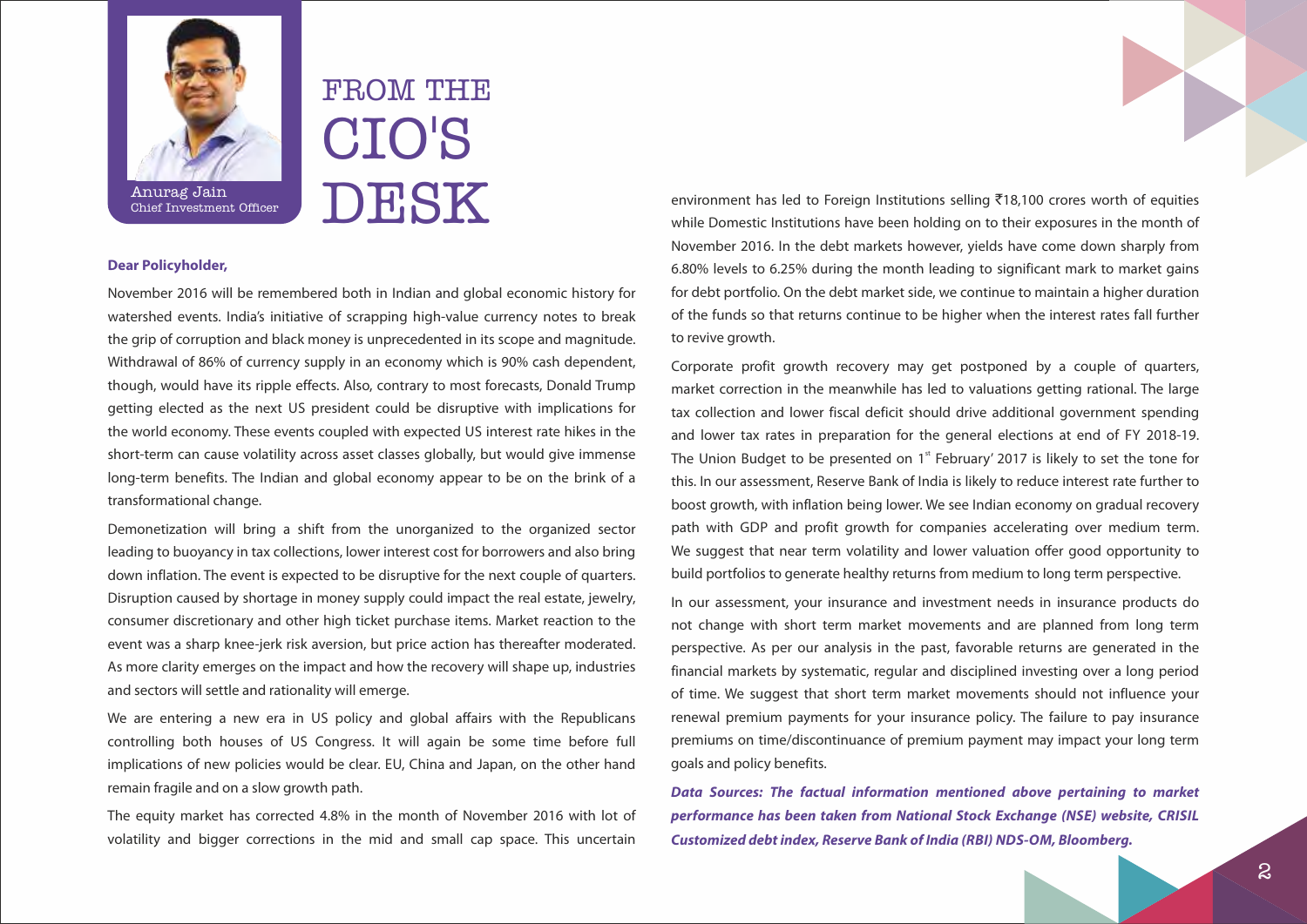### Unit Linked Equity Fund

The Fund's primary objective is to have high capital appreciation through investment in equities. To maintain liquidity, the Fund will invest in cash and money market instruments.

Date of Inception: 16<sup>th</sup> June 2008 Benchmark: CNX Nifty Index

NAV as on 30<sup>th</sup> November, 2016: 19.443

#### Risk Profile – High

| <b>Asset Allocation Pattern</b>       |                |
|---------------------------------------|----------------|
| Equity and Equity Related Instruments | $60\% - 100\%$ |
| <b>Money Market</b>                   | $0\% - 40\%$   |





Equity Fund benchmark is CNX Nifty Index. Past performance is not indicative of future performance. The SFIN for Equity Fund is ULIF00116/06/08EQUITYFUND136.

| Portfolio as on 30 <sup>th</sup> November, 2016 | %      |
|-------------------------------------------------|--------|
| <b>EQUITY</b>                                   | 99.17  |
| <b>TOP 10 EQUITY STOCKS</b>                     |        |
| Maruti Suzuki India Ltd                         | 6.04   |
| <b>HDFC Bank Ltd</b>                            | 5.91   |
| Sun Pharmaceutical Industries Ltd               | 5.81   |
| <b>Tata Motors Ltd</b>                          | 5.12   |
| <b>Infosys Ltd</b>                              | 4.85   |
| R*Shares Bank BeES                              | 4.29   |
| IndusInd Bank Ltd                               | 4.02   |
| <b>YES Bank Ltd</b>                             | 3.94   |
| Larsen N Toubro Ltd                             | 3.88   |
| Syngene International Ltd                       | 2.89   |
| <b>Others</b>                                   | 52.42  |
| OTHER NET CURRENT ASSETS                        | 0.83   |
| <b>Total</b>                                    | 100.00 |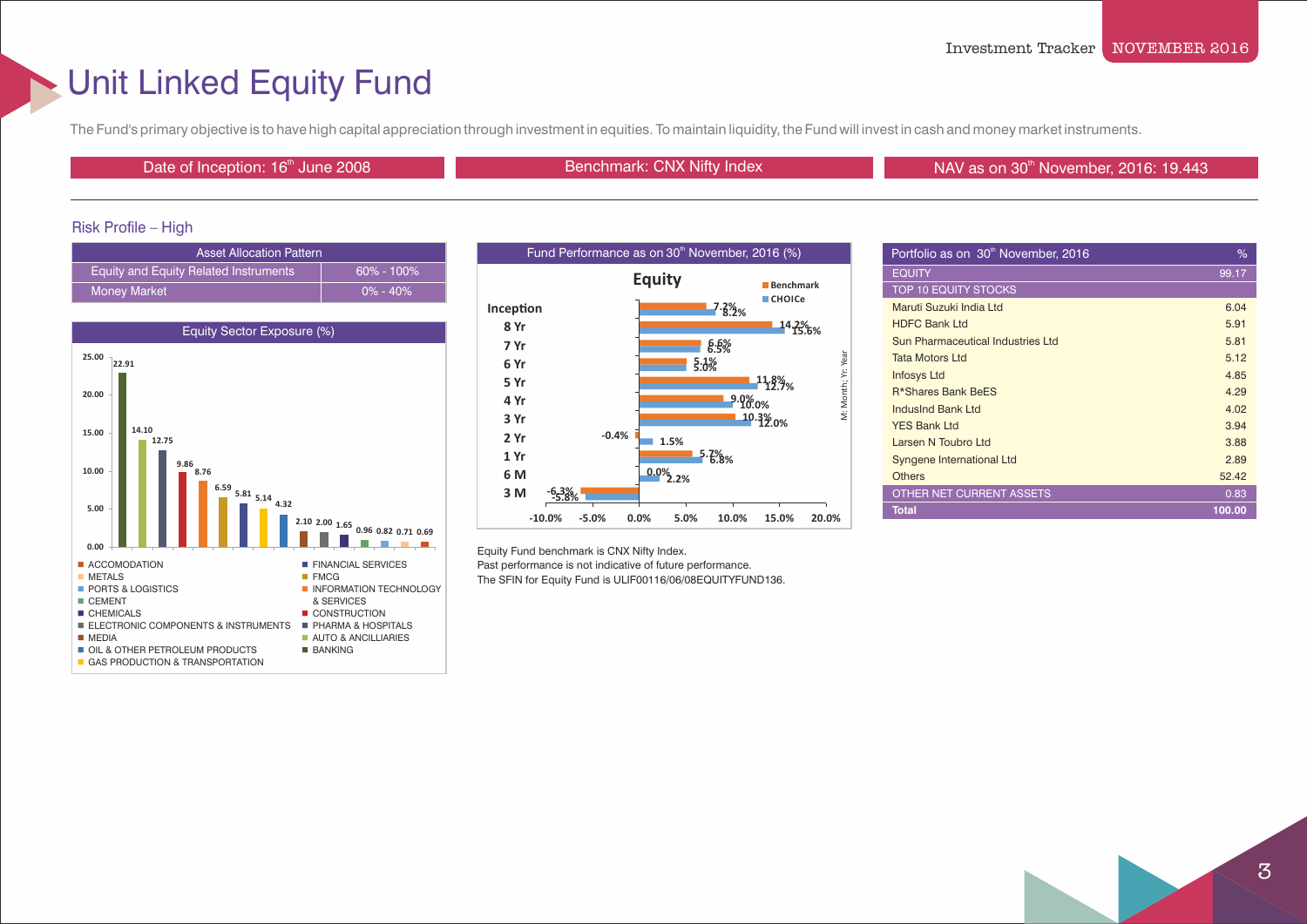### Unit Linked Equity II Fund

The Fund's primary objective is to have high capital appreciation through investment in equities. To maintain liquidity, the Fund will invest in cash and money market instruments.

Date of Inception: 7<sup>th</sup> January 2010 **Benchmark: CNX Nifty Index** NAV as on 30<sup>th</sup> November, 2016: 15.961

### Risk Profile – High

| <b>Asset Allocation Pattern</b>              |                |
|----------------------------------------------|----------------|
| <b>Equity and Equity Related Instruments</b> | $60\% - 100\%$ |
| <b>Money Market</b>                          | $0\% - 40\%$   |





Equity Fund benchmark is CNX Nifty Index. Past performance is not indicative of future performance. The SFIN for Equity II Fund is ULIF00607/01/10EQUTYIIFND136

| Portfolio as on 30 <sup>th</sup> November, 2016 | ℅      |
|-------------------------------------------------|--------|
| <b>EQUITY</b>                                   | 97.64  |
| <b>TOP 10 EQUITY STOCKS</b>                     |        |
| <b>HDFC Bank Ltd</b>                            | 5.95   |
| Maruti Suzuki India Ltd                         | 5.91   |
| Sun Pharmaceutical Industries Ltd               | 5.74   |
| Tata Motors I td                                | 5.10   |
| <b>Infosys Ltd</b>                              | 4.78   |
| <b>YES Bank Ltd</b>                             | 3.95   |
| R*Shares Bank BeES                              | 3.92   |
| IndusInd Bank Ltd                               | 3.91   |
| Larsen N Toubro Ltd                             | 3.78   |
| Syngene International Ltd                       | 2.81   |
| <b>Others</b>                                   | 51.79  |
| <b>OTHER NET CURRENT ASSETS</b>                 | 2.36   |
| <b>Total</b>                                    | 100.00 |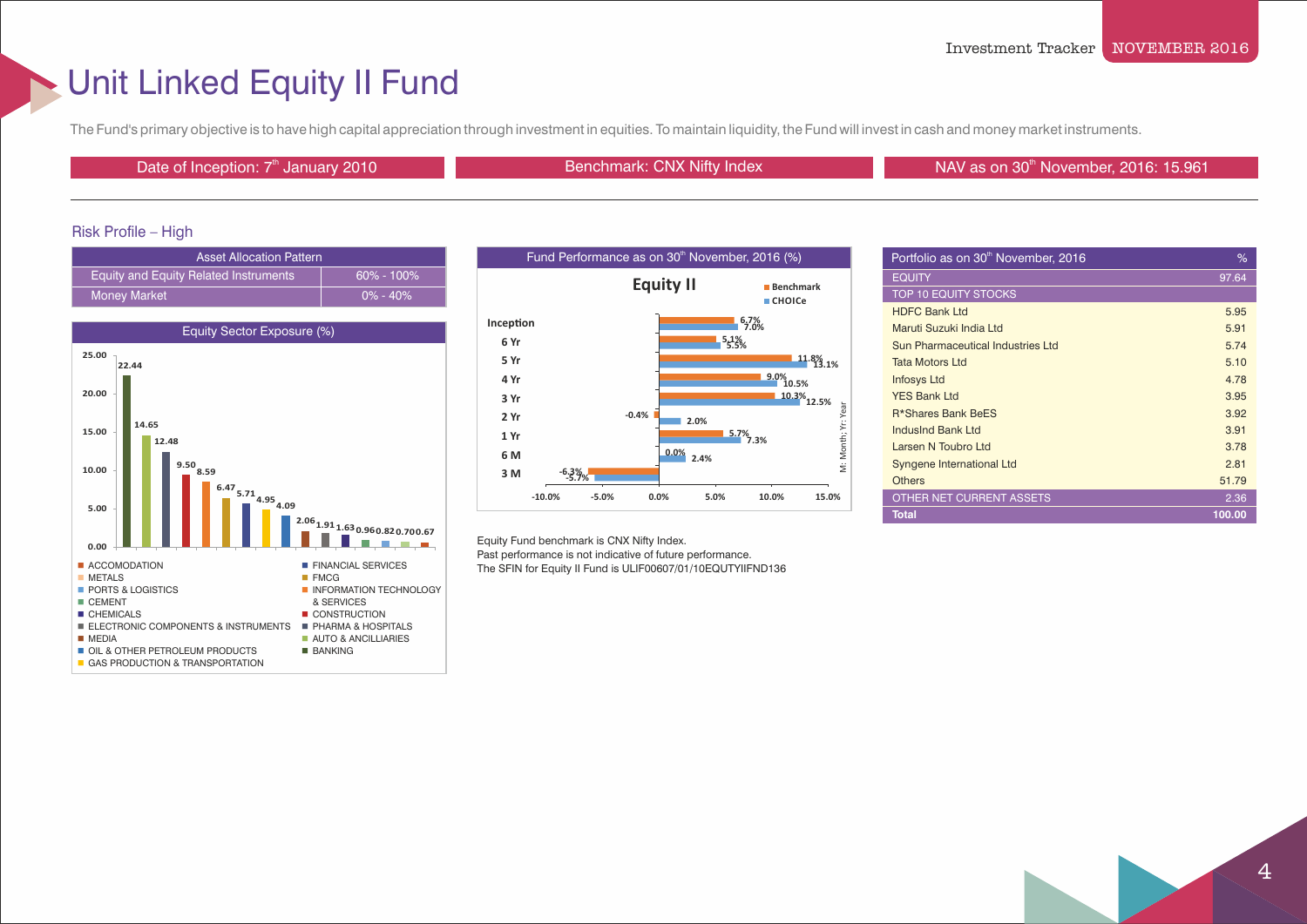### Unit Linked Growth Fund

This Fund invests in listed equities and high quality fixed income and money market instruments. The Fund intends to adopt a relatively aggressive approach towards bonds and equities with the objective of achieving capital appreciation.

th Date of Inception: 16<sup>th</sup> June 2008 Benchmark: CNX Nifty Index and<br>CDISH Composite Read Fund Index ERIGHTER CHA NITY INDEX AND MILE AND SERVICE IN A VIOLET SERVICE CRISIL Composite Bond Fund Index NAV as on 30<sup>th</sup> November, 2016: 20.098

#### Risk Profile – Medium to High

| <b>Asset Allocation Pattern</b>       |               |  |
|---------------------------------------|---------------|--|
| Equity and Equity Related Instruments | $50\% - 90\%$ |  |
| <b>Debt Securities</b>                | $10\% - 50\%$ |  |
| <b>Money Market</b>                   | $0\% - 40\%$  |  |



| <b>Credit Rating Profile</b> |            |
|------------------------------|------------|
| <b>PARTICULARS</b>           | <b>ULG</b> |
| AAA & equivalent*            | 100.00%    |
| AA & equivalent              | $0.00\%$   |
| A & equivalent               | 0.00%      |
| Total                        | 100.00%    |

\* Includes Government Securities, SDL, Treasury Bill and CBLO



Growth Fund benchmark is 80% CNX Nifty Index and 20% CRISIL Composite Bond Fund Index. Modified Duration (in years): 6.55 Past performance is not indicative of future performance. The SFIN for Growth Fund is ULIF00216/06/08GROWTHFUND136.



| Portfolio as on 30 <sup>th</sup> November, 2016 | %      |
|-------------------------------------------------|--------|
| <b>EQUITY</b>                                   | 82.34  |
| <b>TOP 10 EQUITY STOCKS</b>                     |        |
| Maruti Suzuki India Ltd                         | 5.58   |
| <b>HDFC Bank Ltd</b>                            | 4.93   |
| Sun Pharmaceutical Industries Ltd               | 4.27   |
| <b>YES Bank Ltd</b>                             | 4.11   |
| <b>Infosys Ltd</b>                              | 3.51   |
| <b>IndusInd Bank Ltd</b>                        | 2.89   |
| <b>Tata Motors Ltd</b>                          | 2.87   |
| Larsen N Toubro Ltd                             | 2.86   |
| <b>ICICI Bank Ltd</b>                           | 2.75   |
| <b>ITC Ltd</b>                                  | 2.52   |
| <b>Others</b>                                   | 46.06  |
| <b>GOVERNMENT SECURITIES</b>                    | 11.53  |
| Government of India                             | 10.99  |
| <b>State Government of Rajasthan</b>            | 0.34   |
| <b>State Government of Uttar Pardesh</b>        | 0.20   |
| <b>CORPORATE BONDS/DEBENTURES</b>               | 4.13   |
| <b>Power Finance Corporation Ltd</b>            | 1.74   |
| <b>Rural Electrification Corporation Ltd</b>    | 1.05   |
| Reliance Ports & Terminals Ltd                  | 0.71   |
| Reliance Gas Transportation Infrastructure Ltd  | 0.36   |
| India Infra Debt Ltd                            | 0.28   |
| <b>OTHER NET CURRENT ASSETS</b>                 | 2.00   |
| <b>Total</b>                                    | 100.00 |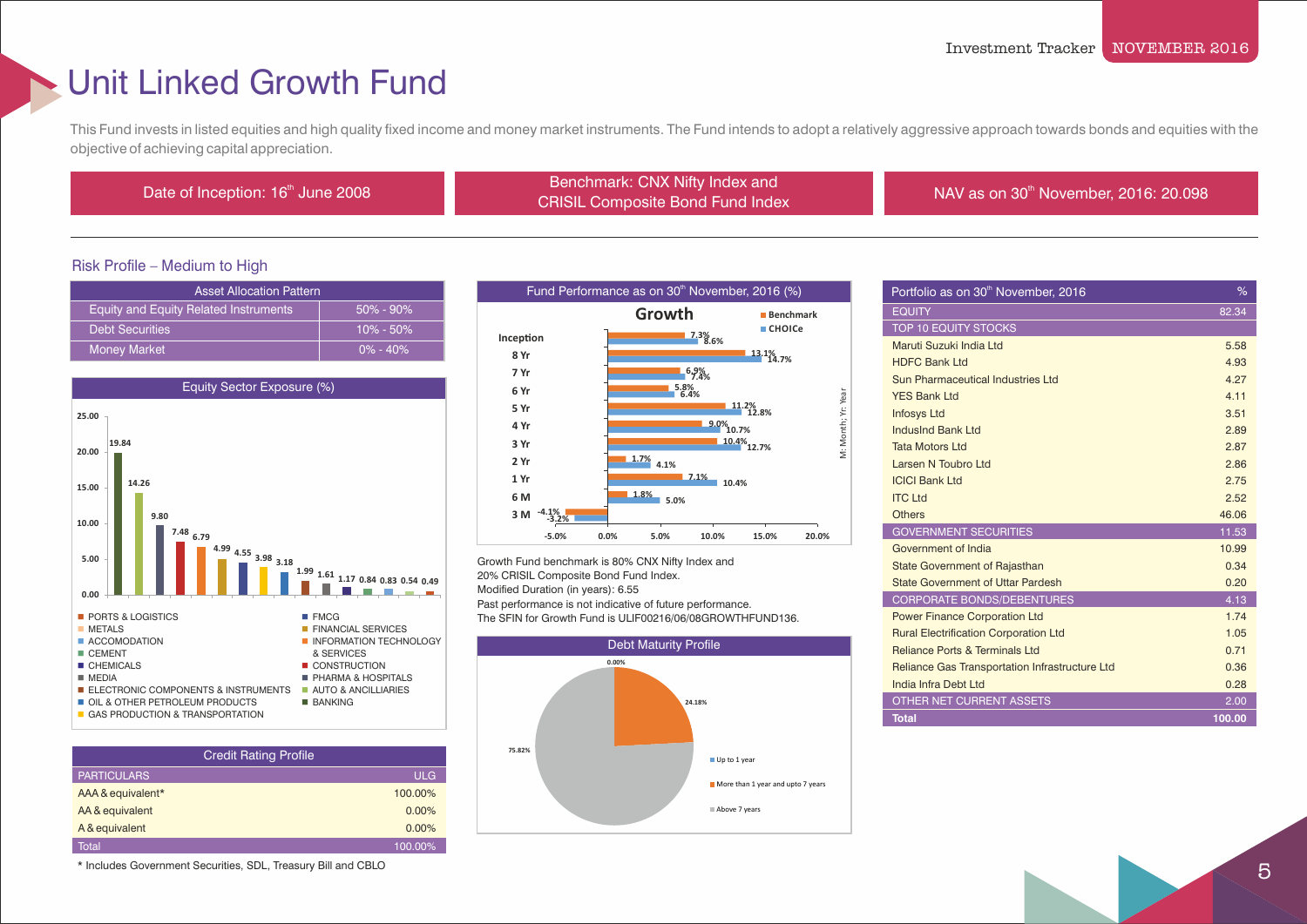### Unit Linked Growth II Fund

This Fund invests in listed equities and high quality fixed income and money market instruments. The Fund intends to adopt a relatively aggressive approach towards bonds and equities with the objective of achieving capital appreciation.

Benchmark: CNX Nifty Index and<br>Date of Inception: 7<sup>th</sup> January 2010 Benchmark: CNX Nifty Index and ERIGHTER CHA NITY INDEX AND MILE AND SERVICE IN A VIOLET SERVICE CRISIL Composite Bond Fund Index NAV as on 30<sup>th</sup> November, 2016: 16.902

#### Risk Profile – Medium to High

| <b>Asset Allocation Pattern</b>              |               |  |
|----------------------------------------------|---------------|--|
| <b>Equity and Equity Related Instruments</b> | $50\% - 90\%$ |  |
| <b>Debt Securities</b>                       | $10\% - 50\%$ |  |
| <b>Money Market</b>                          | $0\% - 40\%$  |  |



| <b>Credit Rating Profile</b> |               |  |
|------------------------------|---------------|--|
| <b>PARTICULARS</b>           | <b>ULG-II</b> |  |
| AAA & equivalent*            | 100.00%       |  |
| AA & equivalent              | 0.00%         |  |
| A & equivalent               | 0.00%         |  |
| Total                        | 100.00%       |  |

\* Includes Government Securities, SDL, Treasury Bill and CBLO



Growth Fund benchmark is 80% CNX Nifty Index and 20% CRISIL Customized Bond Fund Index. Modified Duration (in years): 6.49 Past performance is not indicative of future performance. The SFIN for Growth II Fund is ULIF00707/01/10GROWTIIFND136



| Portfolio as on 30 <sup>th</sup> November, 2016       | %      |
|-------------------------------------------------------|--------|
| <b>EQUITY</b>                                         | 82.57  |
| <b>TOP 10 EQUITY STOCKS</b>                           |        |
| Maruti Suzuki India Ltd                               | 5.56   |
| <b>HDFC Bank Ltd</b>                                  | 4.88   |
| Sun Pharmaceutical Industries Ltd                     | 4.25   |
| <b>YES Bank Ltd</b>                                   | 4.15   |
| <b>Infosys Ltd</b>                                    | 3.54   |
| <b>Tata Motors Ltd</b>                                | 3.02   |
| IndusInd Bank Ltd                                     | 2.87   |
| Larsen N Toubro Ltd                                   | 2.86   |
| <b>ICICI Bank Ltd</b>                                 | 2.75   |
| <b>ITC Ltd</b>                                        | 2.49   |
| <b>Others</b>                                         | 46.19  |
| <b>GOVERNMENT SECURITIES</b>                          | 10.85  |
| Government of India                                   | 10.26  |
| <b>State Government of Rajasthan</b>                  | 0.42   |
| <b>State Government of Uttar Pardesh</b>              | 0.17   |
| <b>CORPORATE BONDS/DEBENTURES</b>                     | 4.60   |
| <b>Power Finance Corporation Ltd</b>                  | 2.06   |
| <b>Bajaj Finance Ltd</b>                              | 0.80   |
| <b>Reliance Gas Transportation Infrastructure Ltd</b> | 0.44   |
| <b>IDFC Infra Debt Fund Ltd</b>                       | 0.42   |
| The Great Eastern Shipping Co Ltd                     | 0.35   |
| <b>Reliance Ports &amp; Terminals Ltd</b>             | 0.27   |
| India Infra Debt Ltd                                  | 0.26   |
| OTHER NET CURRENT ASSETS                              | 1.98   |
| <b>Total</b>                                          | 100.00 |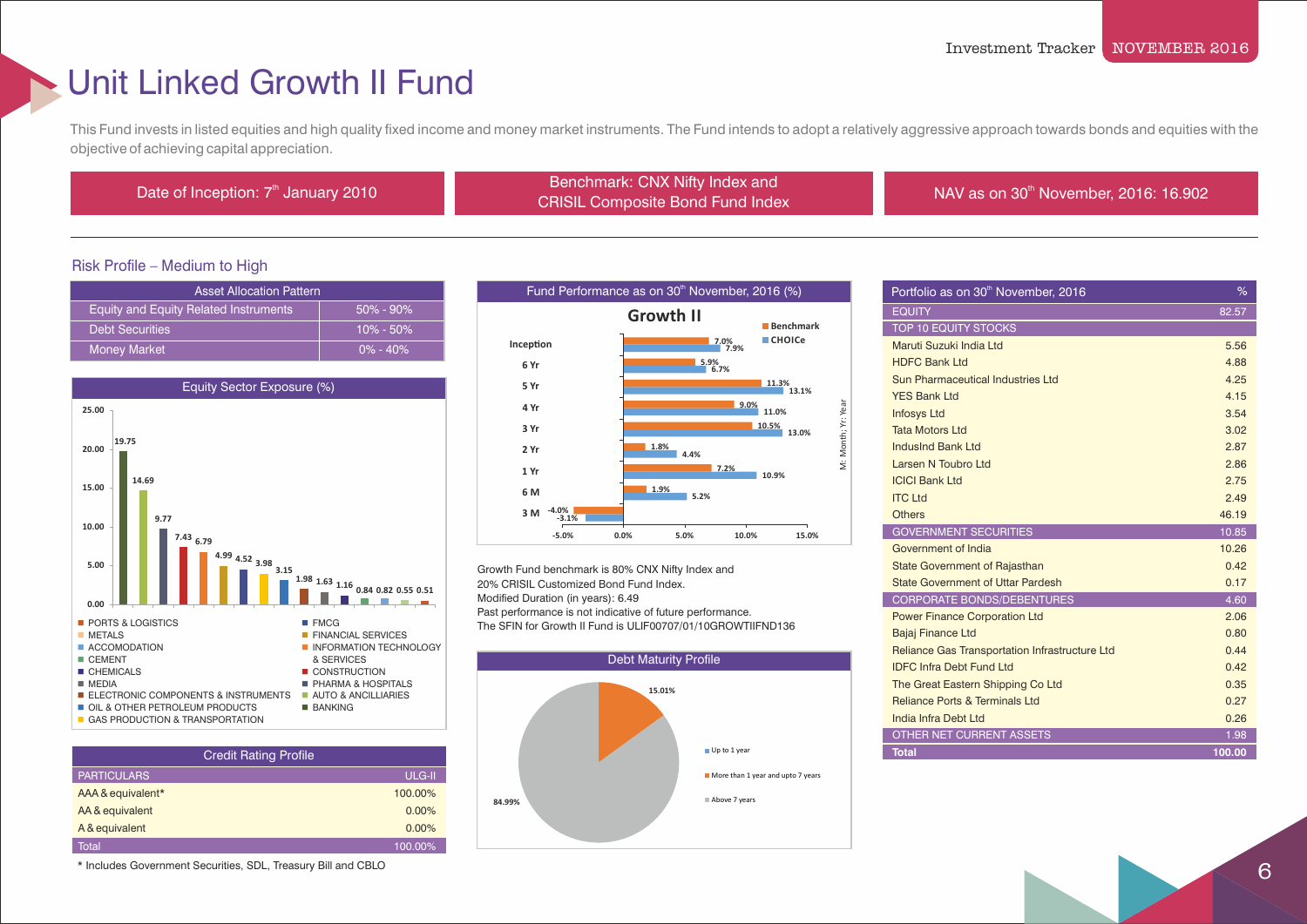### Unit Linked Growth Plus Fund

This Fund invests in listed equities and high quality fixed income and money market instruments. The Fund intends to adopt a relatively aggressive approach towards bonds and equities with the objective of achieving capital appreciation.

Benchmark: CNX Nifty Index and<br>CDICIL Composite Bond Fund Index and<br>CDICIL Composite Bond Fund Index ECRISIL Composite Bond Fund Index<br>CRISIL Composite Bond Fund Index NAV as on 30<sup>th</sup> November, 2016: 14.552

### Risk Profile – Medium to High

| <b>Asset Allocation Pattern</b>              |               |  |
|----------------------------------------------|---------------|--|
| <b>Equity and Equity Related Instruments</b> | $50\% - 90\%$ |  |
| <b>Debt Securities</b>                       | $10\% - 50\%$ |  |
| <b>Money Market</b>                          | $0\% - 40\%$  |  |



| <b>Credit Rating Profile</b> |                |
|------------------------------|----------------|
| <b>PARTICULARS</b>           | <b>ULGPLUS</b> |
| AAA & equivalent*            | 100.00%        |
| AA & equivalent              | 0.00%          |
| A & equivalent               | $0.00\%$       |
| Total                        | 100.00%        |

\* Includes Government Securities, SDL, Treasury Bill and CBLO



Growth Fund benchmark is 80% CNX Nifty Index and 20% CRISIL Customized Bond Fund Index. Modified Duration (in years): 6.55 Past performance is not indicative of future performance.

The SFIN for Growth Plus Fund is ULIF00913/09/10GROWTPLFND136.



| Portfolio as on 30 <sup>th</sup> November, 2016 | %      |
|-------------------------------------------------|--------|
| <b>EQUITY</b>                                   | 79.49  |
| <b>TOP 10 EQUITY STOCKS</b>                     |        |
| Maruti Suzuki India Ltd                         | 5.47   |
| <b>HDFC Bank Ltd</b>                            | 4.71   |
| Sun Pharmaceutical Industries Ltd               | 4.08   |
| <b>YES Bank Ltd</b>                             | 4.02   |
| <b>Infosys Ltd</b>                              | 3.46   |
| <b>Tata Motors Ltd</b>                          | 2.80   |
| Larsen N Toubro Ltd                             | 2.79   |
| IndusInd Bank Ltd                               | 2.72   |
| <b>ICICI Bank Ltd</b>                           | 2.68   |
| <b>ITC Ltd</b>                                  | 242    |
| <b>Others</b>                                   | 44.34  |
| <b>GOVERNMENT SECURITIES</b>                    | 14.07  |
| Government of India                             | 13.84  |
| <b>State Government of Rajasthan</b>            | 0.17   |
| <b>State Government of Uttar Pardesh</b>        | 0.07   |
| <b>CORPORATE BONDS/DEBENTURES</b>               | 3.00   |
| <b>Power Finance Corporation Ltd</b>            | 0.75   |
| <b>Rural Electrification Corporation Ltd</b>    | 0.61   |
| <b>Tata Sons Ltd</b>                            | 0.40   |
| <b>IDFC Infra Debt Fund Ltd</b>                 | 0.33   |
| Bajaj Finance Ltd                               | 0.32   |
| <b>Reliance Ports &amp; Terminals Ltd</b>       | 0.25   |
| Reliance Gas Transportation Infrastructure Ltd  | 0.18   |
| India Infra Debt Ltd                            | 0.17   |
| OTHER NET CURRENT ASSETS                        | 3.44   |
| <b>Total</b>                                    | 100.00 |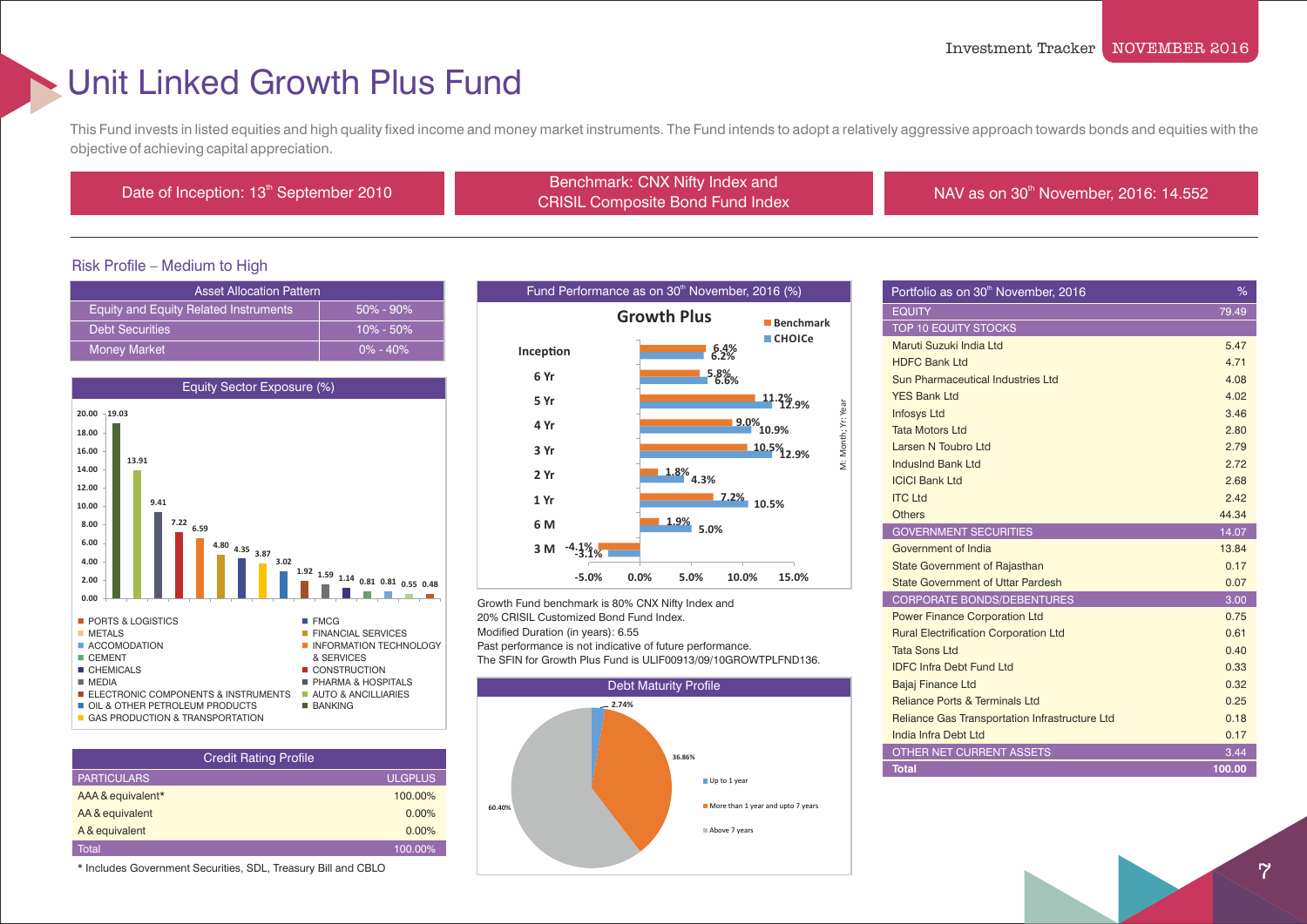### Unit Linked Balanced Fund

This Fund adopts a relatively balanced approach towards bonds and equities exposure with the objective of achieving capital appreciation with minimal short-term performance volatility.

th Date of Inception: 16<sup>th</sup> June 2008 Benchmark: CNX Nifty Index and Benchmark: CNX Nifty Index and ERIGHTER CHA NITY INDEX AND MILE AND SERVICE IN A VIOLET SERVICE CHINA CHINE CHINA CHINA CHINA CHINA CHINA CHI<br>
MAV as on 30<sup>th</sup> November, 2016: 21.486

### Risk Profile – Medium

| <b>Asset Allocation Pattern</b>              |               |
|----------------------------------------------|---------------|
| <b>Equity and Equity Related Instruments</b> | $30\% - 70\%$ |
| <b>Debt Securities</b>                       | $30\% - 70\%$ |
| <b>Money Market</b>                          | $0\% - 40\%$  |



| <b>Credit Rating Profile</b> |            |  |
|------------------------------|------------|--|
| <b>PARTICULARS</b>           | <b>ULB</b> |  |
| AAA & equivalent*            | 99.30%     |  |
| AA & equivalent              | 0.70%      |  |
| A & equivalent               | 0.00%      |  |
| Total                        | 100.00%    |  |

\* Includes Government Securities, SDL, Treasury Bill and CBLO



Balanced Fund benchmark is 50% CNX Nifty Index and 50% CRISIL Customized Bond Fund Index. Modified Duration (in years): 6.58 Past performance is not indicative of future performance. The SFIN for Balanced Fund is ULIF00316/06/08BLNCEDFUND136.



| Portfolio as on 30 <sup>th</sup> November, 2016 | %      |
|-------------------------------------------------|--------|
| <b>EQUITY</b>                                   | 50.62  |
| <b>TOP 10 EQUITY STOCKS</b>                     |        |
| Maruti Suzuki India Ltd                         | 2.92   |
| <b>HDFC Bank Ltd</b>                            | 2.87   |
| Sun Pharmaceutical Industries Ltd               | 2.64   |
| <b>YES Bank Ltd</b>                             | 2.56   |
| <b>Tata Motors Ltd</b>                          | 2.23   |
| <b>Infosys Ltd</b>                              | 2.20   |
| <b>Indusind Bank Ltd</b>                        | 1.89   |
| Larsen N Toubro Ltd                             | 1.77   |
| Indraprastha Gas Ltd                            | 1.34   |
| <b>Syngene International Ltd</b>                | 1.31   |
| <b>Others</b>                                   | 28.88  |
| <b>GOVERNMENT SECURITIES</b>                    | 26.83  |
| Government of India                             | 25.68  |
| <b>State Government of Rajasthan</b>            | 0.70   |
| <b>State Government of Uttar Pardesh</b>        | 0.36   |
| State Government of Andhra Pradesh              | 0.09   |
| <b>CORPORATE BONDS/DEBENTURES</b>               | 19.72  |
| <b>Power Finance Corporation Ltd</b>            | 7.53   |
| <b>Rural Electrification Corporation Ltd</b>    | 2.27   |
| <b>Tata Sons Ltd</b>                            | 2.13   |
| <b>HDB Financial Services Ltd</b>               | 1.86   |
| Reliance Ports & Terminals Ltd                  | 1.60   |
| Reliance Gas Transportation Infrastructure Ltd  | 1.60   |
| <b>CGCE - NCR Planning Board</b>                | 0.91   |
| <b>Bajaj Finance Ltd</b>                        | 0.53   |
| IL & FS Financial Services Ltd                  | 0.29   |
| <b>Housing Development Finance Corp Ltd</b>     | 0.28   |
| <b>Others</b>                                   | 0.72   |
| OTHER NET CURRENT ASSETS                        | 2.83   |
| <b>Total</b>                                    | 100.00 |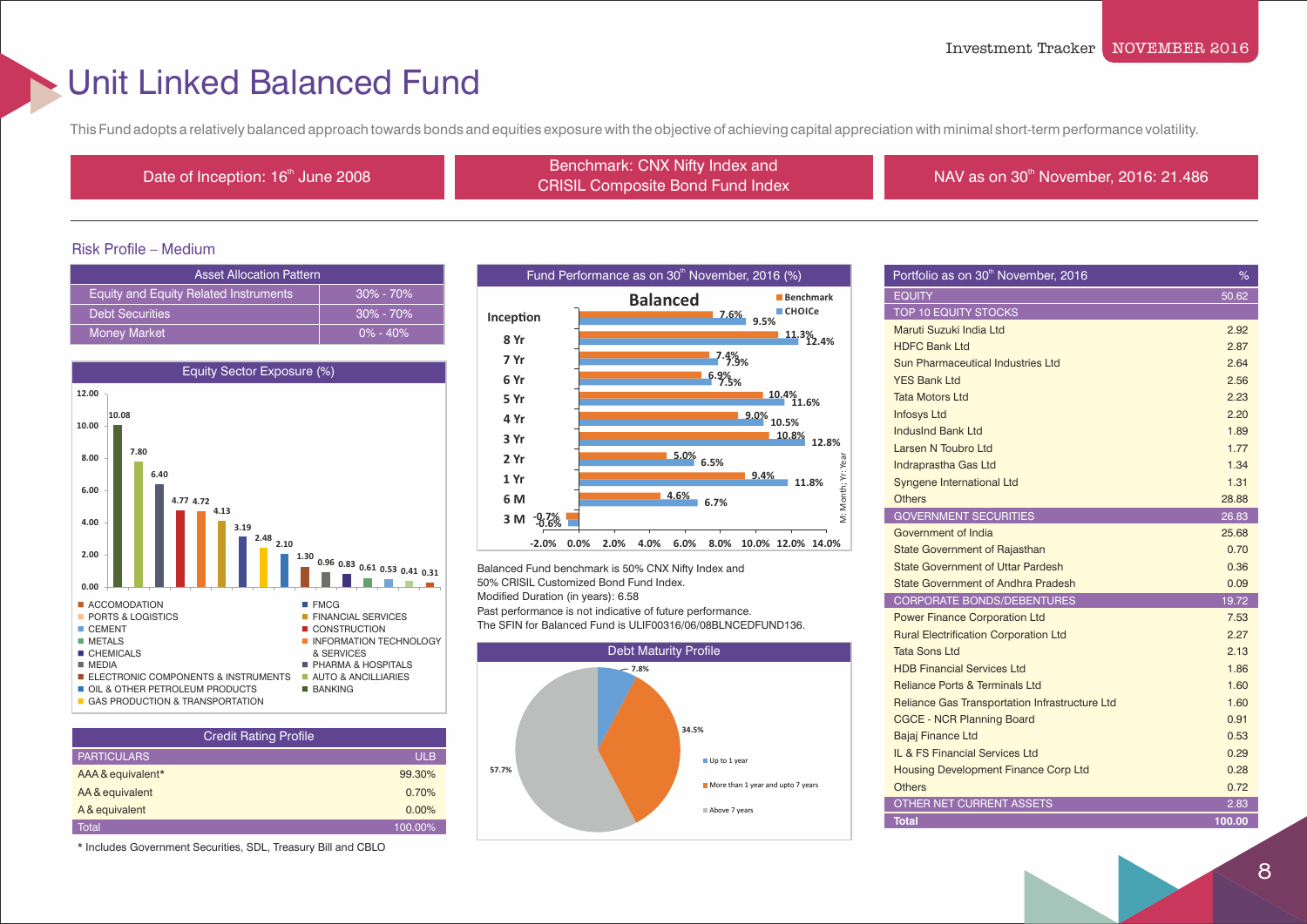### Unit Linked Balanced II Fund

This Fund adopts a relatively balanced approach towards bonds and equities exposure with the objective of achieving capital appreciation with minimal short-term performance volatility.

th Date of Inception: 7<sup>th</sup> January 2010 Benchmark: CNX Nifty Index and<br>
CHOW Contract in Results and the latter of the latter of the latter of the latter of the latter of the latter ENGITIAL CIVA NITLY THE ATTRICE AND THE MANY AS ON 30<sup>th</sup> November, 2016: 17.251<br>CRISIL Composite Bond Fund Index

#### Risk Profile – Medium

| <b>Asset Allocation Pattern</b>              |               |
|----------------------------------------------|---------------|
| <b>Equity and Equity Related Instruments</b> | $30\% - 70\%$ |
| <b>Debt Securities</b>                       | $30\% - 70\%$ |
| Money Market                                 | $0\% - 40\%$  |



| <b>Credit Rating Profile</b> |         |
|------------------------------|---------|
| <b>PARTICULARS</b>           | ULB-II  |
| AAA & equivalent*            | 100.00% |
| AA & equivalent              | 0.00%   |
| A & equivalent               | 0.00%   |
| <b>Total</b>                 | 100.00% |

\* Includes Government Securities, SDL, Treasury Bill and CBLO



Balanced Fund benchmark is 50% S&P CNX Nifty Index and 50% CRISIL Customized Bond Fund Index. Modified Duration (in years): 6.55 Past performance is not indicative of future performance. The SFIN for Balanced II Fund is ULIF00807/01/10BLNCDIIFND136.



| Portfolio as on 30 <sup>th</sup> November, 2016 | %      |
|-------------------------------------------------|--------|
| <b>EQUITY</b>                                   | 49.44  |
| <b>TOP 10 EQUITY STOCKS</b>                     |        |
| Maruti Suzuki India Ltd                         | 2.86   |
| <b>HDFC Bank Ltd</b>                            | 2.84   |
| <b>YES Bank Ltd</b>                             | 2.58   |
| Sun Pharmaceutical Industries Ltd               | 2.52   |
| <b>Infosys Ltd</b>                              | 2.14   |
| <b>Tata Motors Ltd</b>                          | 2.13   |
| <b>IndusInd Bank Ltd</b>                        | 1.84   |
| Larsen N Toubro Ltd                             | 1.72   |
| <b>HCL Technologies Ltd</b>                     | 1.28   |
| Indraprastha Gas Ltd                            | 1.28   |
| <b>Others</b>                                   | 28.25  |
| <b>GOVERNMENT SECURITIES</b>                    | 28.22  |
| Government of India                             | 27.34  |
| <b>State Government of Rajasthan</b>            | 0.58   |
| <b>State Government of Uttar Pardesh</b>        | 0.29   |
| <b>CORPORATE BONDS/DEBENTURES</b>               | 18.57  |
| <b>Power Finance Corporation Ltd</b>            | 6.81   |
| <b>Indian Railway Finance Corporation Ltd</b>   | 1.95   |
| <b>Rural Electrification Corporation Ltd</b>    | 1.76   |
| The Great Eastern Shipping Co Ltd               | 1.51   |
| <b>Reliance Ports &amp; Terminals Ltd</b>       | 1.48   |
| <b>HDB Financial Services Ltd</b>               | 1.10   |
| Reliance Gas Transportation Infrastructure Ltd  | 1.08   |
| <b>IDFC Infra Debt Fund Ltd</b>                 | 0.58   |
| <b>CGCE - NCR Planning Board</b>                | 0.49   |
| <b>LIC Housing Finance Ltd</b>                  | 0.45   |
| <b>Others</b>                                   | 1.36   |
| OTHER NET CURRENT ASSETS                        | 3.78   |
| <b>Total</b>                                    | 100.00 |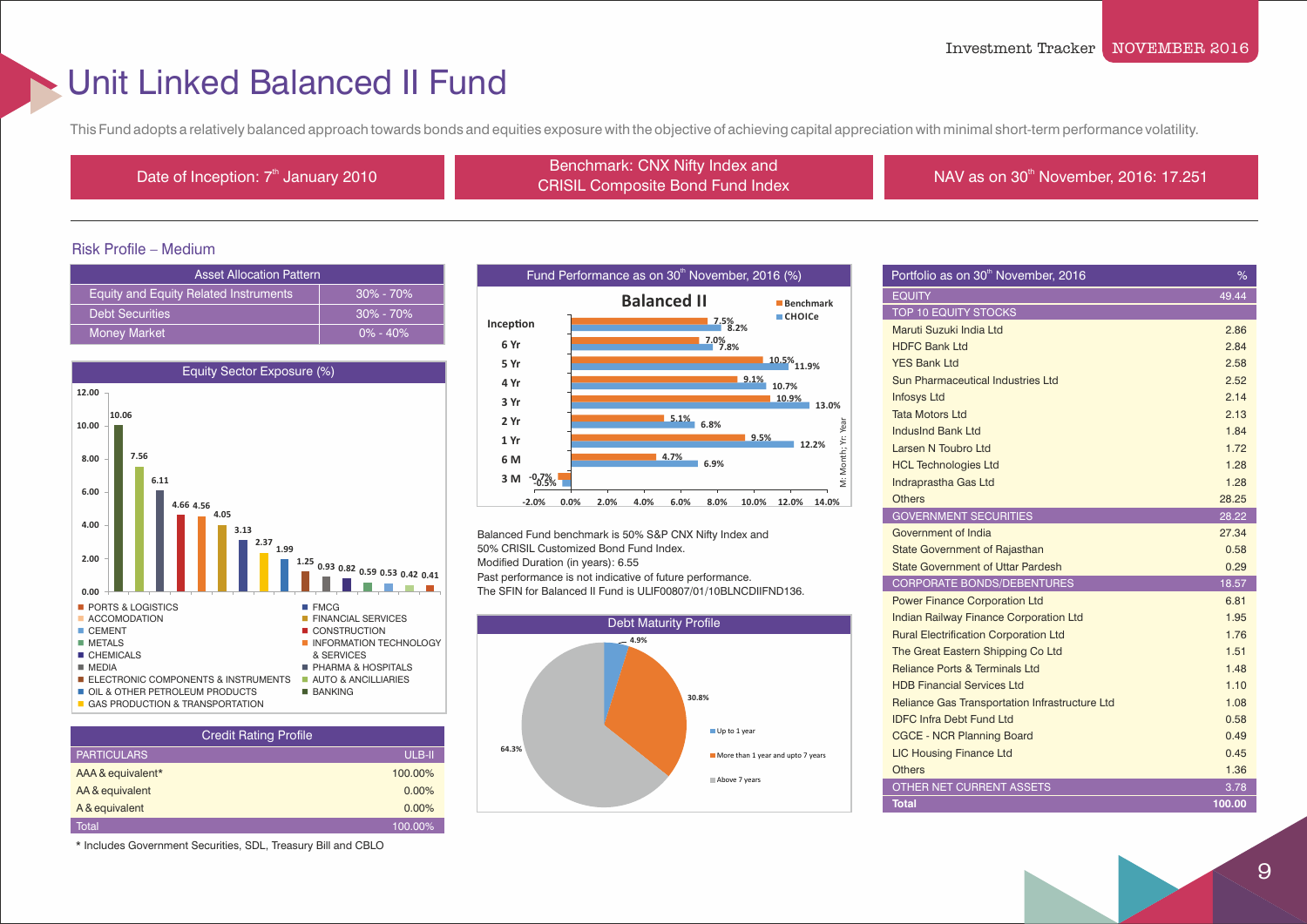### Unit Linked Balanced Plus Fund

This Fund adopts a relatively balanced approach towards bonds and equities exposure with the objective of achieving capital appreciation with minimal short-term performance volatility.

th Date of Inception: 13<sup>th</sup> September 2010 Benchmark: CNX Nifty Index and<br>CRIOW Benchmark: CNX Nifty Index and ERIGINIAL CIVA NITY INDEX AND MILES AND SERVICE IN A VIOLET SERVICE IN THE INDEX NAV AS ON 30<sup>th</sup> November, 2016: 15.337

#### Risk Profile – Medium

| <b>Asset Allocation Pattern</b>              |               |
|----------------------------------------------|---------------|
| <b>Equity and Equity Related Instruments</b> | $30\% - 70\%$ |
| <b>Debt Securities</b>                       | $30\% - 70\%$ |
| <b>Money Market</b>                          | $0\% - 40\%$  |



| <b>Credit Rating Profile</b> |                |  |
|------------------------------|----------------|--|
| <b>PARTICULARS</b>           | <b>ULBPLUS</b> |  |
| AAA & equivalent*            | 100.00%        |  |
| AA & equivalent              | 0.00%          |  |
| A & equivalent               | 0.00%          |  |
| Total                        | 100.00%        |  |

\* Includes Government Securities, SDL, Treasury Bill and CBLO



Balanced Fund benchmark is 50% S&P CNX Nifty Index and 50% CRISIL Customized Bond Fund Index. Modified Duration (in years): 6.59 Past performance is not indicative of future performance. The SFIN for Balanced Plus Fund is ULIF01013/09/10BLNCDPLFND136.



| Portfolio as on 30 <sup>th</sup> November, 2016 | %      |
|-------------------------------------------------|--------|
| <b>EQUITY</b>                                   | 49.64  |
| <b>TOP 10 EQUITY STOCKS</b>                     |        |
| Maruti Suzuki India Ltd                         | 2.91   |
| <b>HDFC Bank Ltd</b>                            | 2.89   |
| Sun Pharmaceutical Industries Ltd               | 2.60   |
| <b>YES Bank Ltd</b>                             | 2.57   |
| <b>Tata Motors Ltd</b>                          | 2.23   |
| <b>Infosys Ltd</b>                              | 2.20   |
| <b>IndusInd Bank Ltd</b>                        | 1.83   |
| Larsen N Toubro Ltd                             | 1.74   |
| Indraprastha Gas Ltd                            | 1.32   |
| <b>HCL Technologies Ltd</b>                     | 1.27   |
| <b>Others</b>                                   | 28.07  |
| <b>GOVERNMENT SECURITIES</b>                    | 34.53  |
| Government of India                             | 33.76  |
| <b>State Government of Rajasthan</b>            | 0.34   |
| <b>State Government of Andhra Pradesh</b>       | 0.26   |
| <b>State Government of Uttar Pardesh</b>        | 0.17   |
| <b>CORPORATE BONDS/DEBENTURES</b>               | 11.10  |
| <b>Indian Railway Finance Corporation Ltd</b>   | 2.51   |
| <b>Power Finance Corporation Ltd</b>            | 1.92   |
| <b>Rural Electrification Corporation Ltd</b>    | 1.47   |
| <b>Tata Sons Ltd</b>                            | 1.04   |
| Reliance Ports & Terminals Ltd                  | 0.78   |
| <b>Housing Development Finance Corp Ltd</b>     | 0.73   |
| Reliance Gas Transportation Infrastructure Ltd  | 0.61   |
| India Infra Debt I td                           | 0.44   |
| <b>IDFC Infra Debt Fund Ltd</b>                 | 0.36   |
| <b>LIC Housing Finance Ltd</b>                  | 0.33   |
| <b>Others</b>                                   | 0.91   |
| <b>COMMERCIAL PAPERS</b>                        | 0.48   |
| <b>Piramal Enterprises Ltd</b>                  | 0.19   |
| L & T Infrastructure Finance Company Ltd        | 0.13   |
| <b>Housing Development Finance Corp Ltd</b>     | 0.10   |
| <b>L&amp;T Finance Ltd</b>                      | 0.06   |
| <b>OTHER NET CURRENT ASSETS</b>                 | 4.25   |
| <b>Total</b>                                    | 100.00 |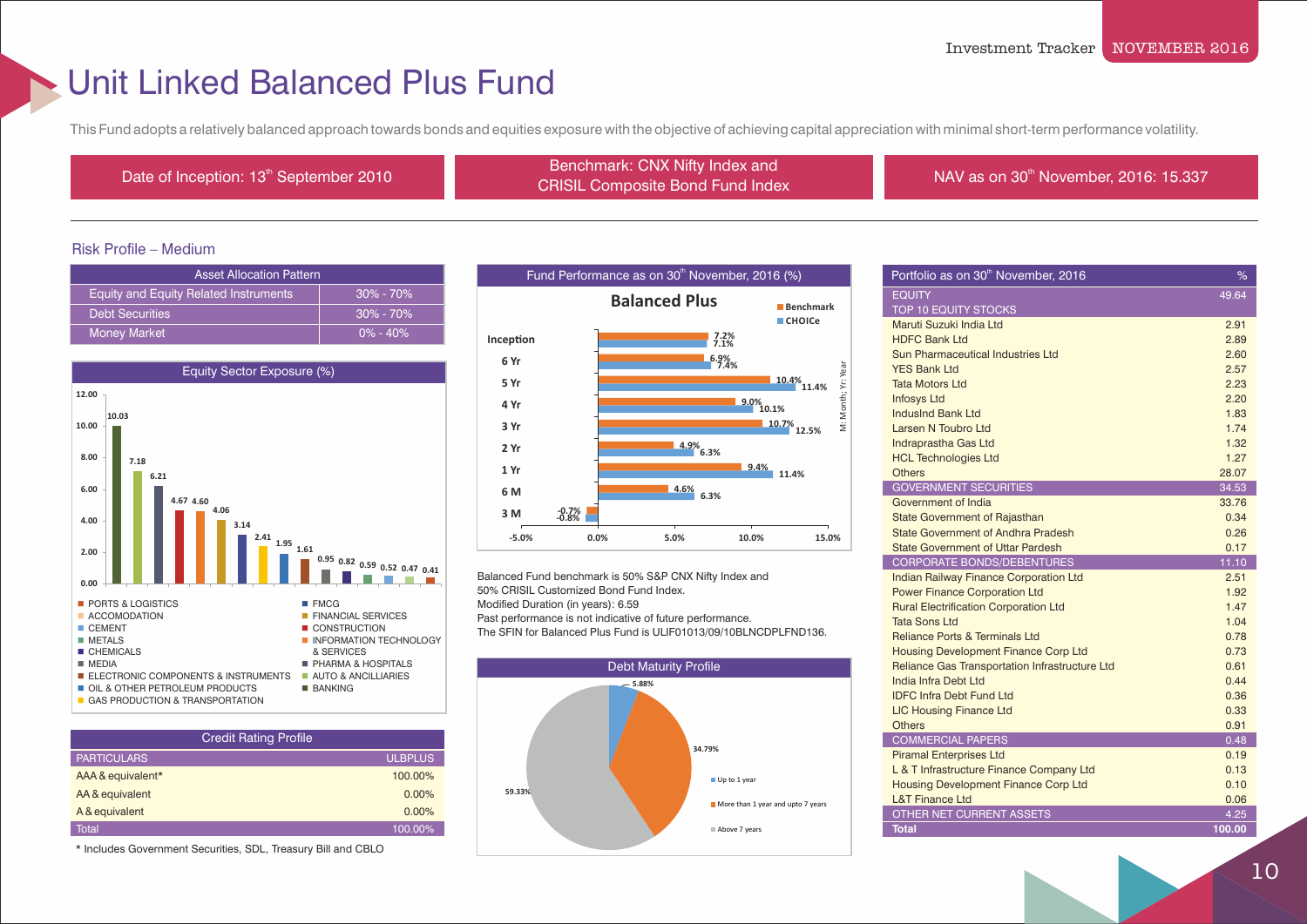### Unit Linked Debt Fund

This Fund invests in a portfolio of high quality bonds and other fixed and floating rate securities issued by the Government, Government agencies and corporate issuers. To maintain liquidity, the Fund invests in the money market instruments.

Benchmark:<br>Date of Inception: 9<sup>th</sup> July 2008 Benchmark: CRISIL Composite Bond Fund Index NAV as on 30<sup>th</sup> November, 2016: 22.042

### Risk Profile – Low to Medium





| <b>Credit Rating Profile</b> |            |
|------------------------------|------------|
| <b>PARTICULARS</b>           | <b>ULD</b> |
| AAA & equivalent*            | 99.74%     |
| AA & equivalent              | 0.26%      |
| A & equivalent               | 0.00%      |
| Total                        | 100.00%    |

\* Includes Government Securities, SDL, Treasury Bill and CBLO



Debt Fund benchmark is CRISIL Customized Bond Fund Index. Modified Duration (in years): 6.45 Past performance is not indicative of future performance. The SFIN for Debt Fund is ULIF00409/07/08INDEBTFUND136.



| Portfolio as on 30 <sup>th</sup> November, 2016       | %      |
|-------------------------------------------------------|--------|
| <b>GOVERNMENT SECURITIES</b>                          | 48.96  |
| Government of India                                   | 45.66  |
| <b>State Government of Rajasthan</b>                  | 1.40   |
| State Government of Andhra Pradesh                    | 1.21   |
| <b>State Government of Uttar Pardesh</b>              | 0.68   |
| <b>CORPORATE BONDS/DEBENTURES</b>                     | 46.34  |
| <b>Reliance Ports &amp; Terminals Ltd</b>             | 6.52   |
| Reliance Gas Transportation Infrastructure Ltd        | 4.01   |
| The Great Eastern Shipping Co Ltd                     | 3.72   |
| <b>HDB Financial Services Ltd.</b>                    | 3.23   |
| Reliance Jio Infocomm Limited                         | 3.19   |
| India Infra Debt Ltd                                  | 3.13   |
| <b>Infrastructure Leasing And Financial Secrvices</b> | 2.91   |
| <b>Tata Sons Ltd</b>                                  | 2.83   |
| Housing Development Finance Corp Ltd                  | 2.82   |
| <b>Indian Railway Finance Corporation Ltd</b>         | 2.32   |
| <b>Others</b>                                         | 11.66  |
| OTHER NET CURRENT ASSETS                              | 4.70   |
| <b>Total</b>                                          | 100.00 |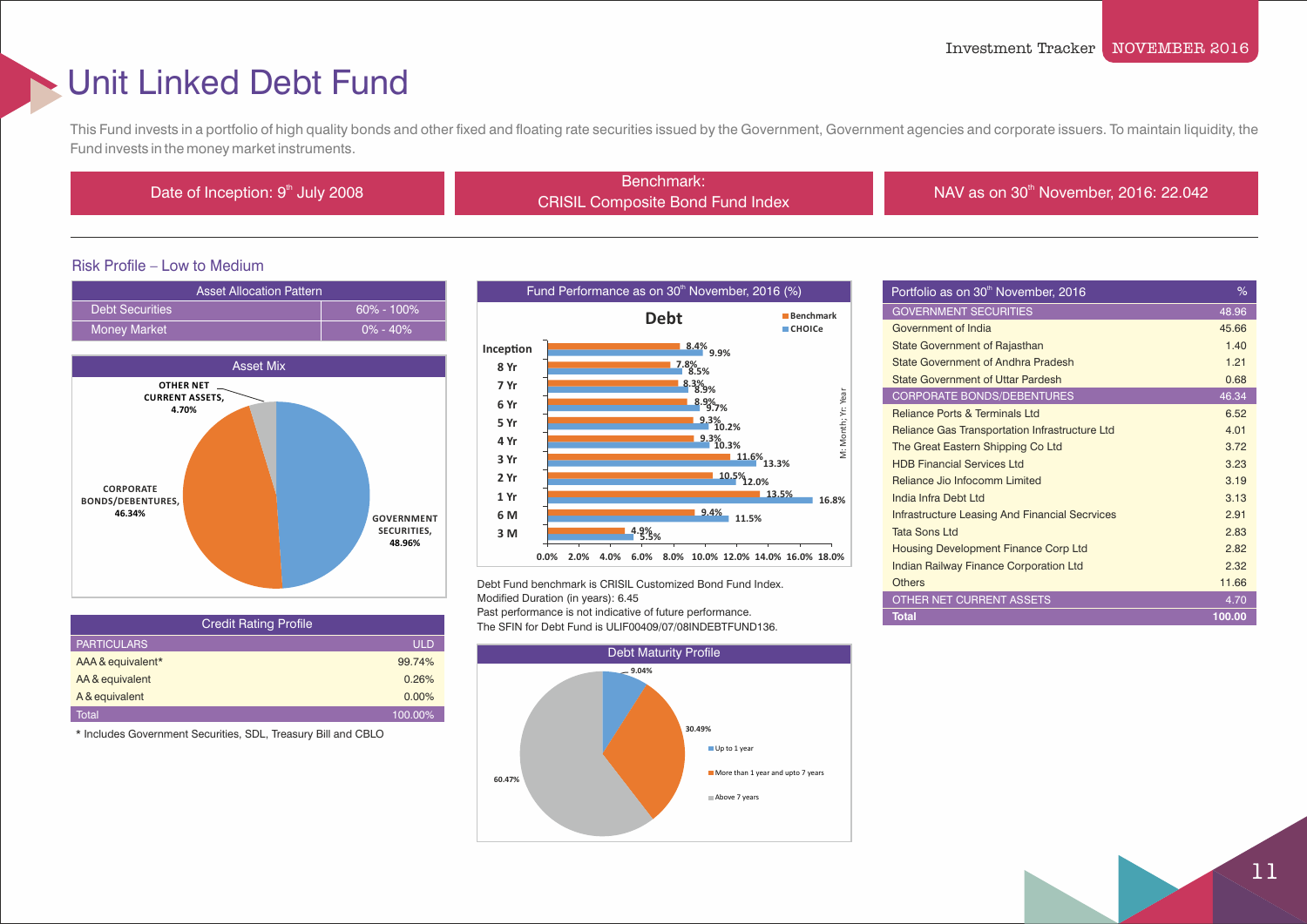### Unit Linked Debt Plus Fund

This Fund invests in a portfolio of high quality bonds and other fixed and floating rate securities issued by the Government, Government agencies and corporate issuers. To maintain liquidity, the Fund invests in the money market instruments.

Benchmark:<br>Date of Inception: 15<sup>th</sup> September 2010 Benchmark:

CRISIL Composite Bond Fund Index NAV as on 30<sup>th</sup> November, 2016: 17.017

### Risk Profile – Low to Medium





| <b>Credit Rating Profile</b> |                |
|------------------------------|----------------|
| <b>PARTICULARS</b>           | <b>ULDPLUS</b> |
| AAA & equivalent*            | 100.00%        |
| AA & equivalent              | $0.00\%$       |
| A & equivalent               | $0.00\%$       |
| Total                        | 100.00%        |

\* Includes Government Securities, SDL, Treasury Bill and CBLO



Debt Fund benchmark is CRISIL Customized Bond Fund Index. Modified Duration (in years): 6.42 Past performance is not indicative of future performance. The SFIN for Debt Plus Fund is ULIF01115/09/10DEBTPLFUND136.



| Portfolio as on 30 <sup>th</sup> November, 2016 | %      |
|-------------------------------------------------|--------|
| <b>GOVERNMENT SECURITIES</b>                    | 59.10  |
| Government of India                             | 57.15  |
| <b>State Government of Rajasthan</b>            | 1.29   |
| <b>State Government of Uttar Pardesh</b>        | 0.66   |
| <b>CORPORATE BONDS/DEBENTURES</b>               | 36.74  |
| Power Grid Corporation of India Ltd             | 5.47   |
| <b>Power Finance Corporation Ltd</b>            | 4.90   |
| <b>Rural Electrification Corporation Ltd</b>    | 4.69   |
| Reliance Jio Infocomm Limited                   | 4 4 2  |
| <b>IDEC Infra Debt Fund Ltd</b>                 | 4.39   |
| India Infra Debt Ltd                            | 2.06   |
| <b>Tata Sons Ltd</b>                            | 1.80   |
| The Great Eastern Shipping Co Ltd               | 1.64   |
| <b>Reliance Ports &amp; Terminals Ltd</b>       | 1.61   |
| <b>Housing Development Finance Corp Ltd</b>     | 1.49   |
| <b>Others</b>                                   | 4.27   |
| <b>COMMERCIAL PAPERS</b>                        | 0.20   |
| L & T Infrastructure Finance Company Ltd        | 0.20   |
| <b>OTHER NET CURRENT ASSETS</b>                 | 3.96   |
| <b>Total</b>                                    | 100.00 |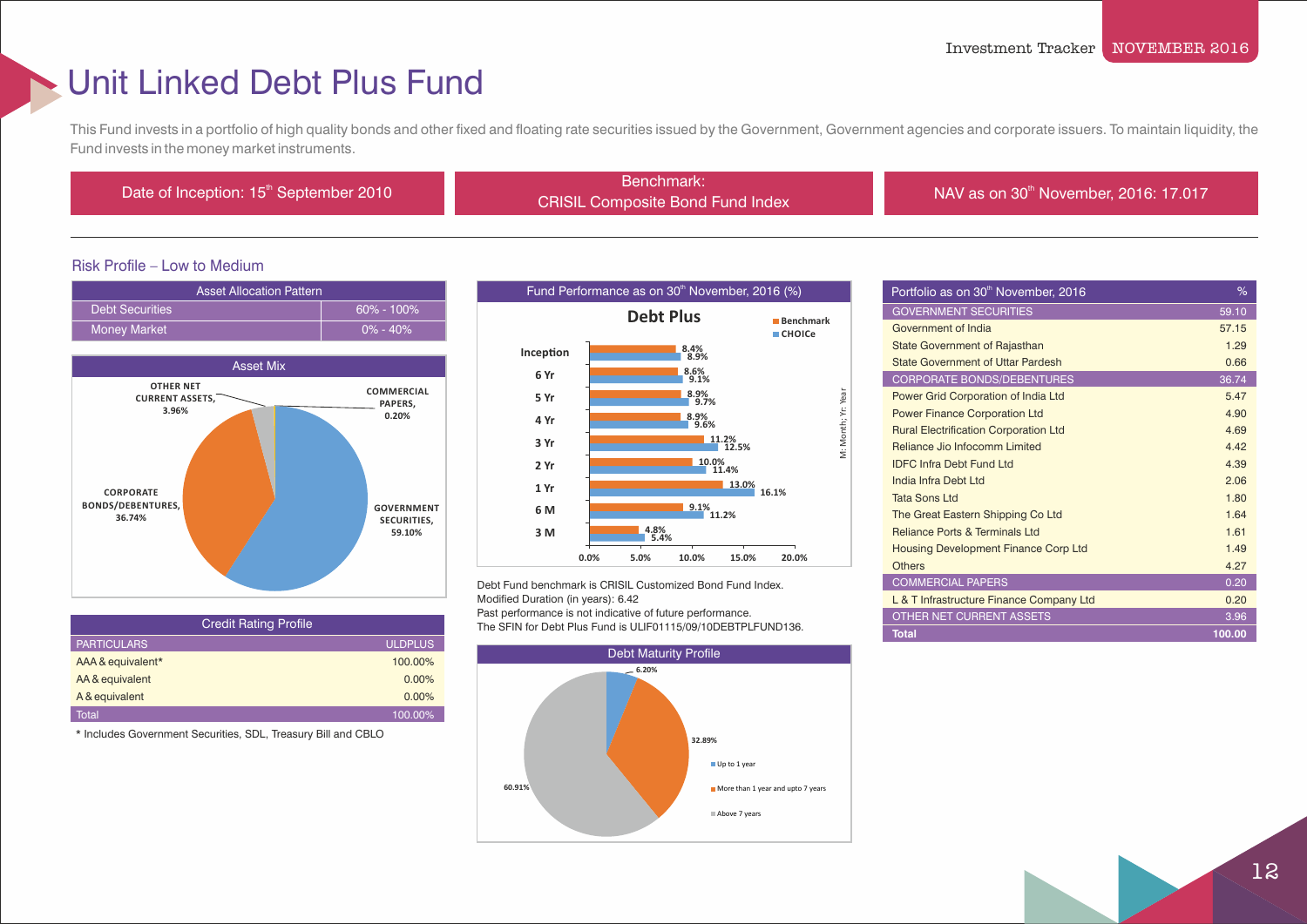### Unit Linked Liquid Fund

This Fund primarily invests in a portfolio constituted of money market and high quality debt securities.

Date of Inception: 14<sup>th</sup> July 2008 **Benchmark: CRISIL Liquid Fund Index** NAV as on 30<sup>th</sup> November, 2016: 19.086

### Risk Profile – Low





| <b>Credit Rating Profile</b> |          |
|------------------------------|----------|
| <b>PARTICULARS</b>           | ULL      |
| AAA & equivalent*            | 100.00%  |
| AA & equivalent              | $0.00\%$ |
| A & equivalent               | $0.00\%$ |
| Total                        | 100.00%  |

\* Includes Government Securities, SDL, Treasury Bill and CBLO



Liquid Fund benchmark is CRISIL Liquid Fund Index. Modified Duration (in years): 0.41 Past performance is not indicative of future performance. The SFIN for Liquid Fund is ULIF00514/07/08LIQUIDFUND136.



| Portfolio as on 30 <sup>th</sup> November, 2016       | %      |
|-------------------------------------------------------|--------|
| <b>COMMERCIAL PAPERS</b>                              | 42.54  |
| L & T Infrastructure Finance Company Ltd              | 8.15   |
| <b>Piramal Enterprises Ltd</b>                        | 8.08   |
| <b>IL &amp; FS Financial Services Ltd</b>             | 5.91   |
| <b>Infrastructure Leasing And Financial Secrvices</b> | 5.90   |
| Bajaj Finance Ltd                                     | 5.80   |
| <b>L&amp;T Finance Ltd</b>                            | 4.63   |
| <b>Housing Development Finance Corp Ltd</b>           | 4.06   |
| <b>CORPORATE BONDS/DEBENTURES</b>                     | 18.30  |
| <b>LIC Housing Finance Ltd</b>                        | 6.15   |
| <b>Power Finance Corporation Ltd</b>                  | 6.13   |
| <b>Reliance Capital Ltd</b>                           | 6.03   |
| <b>DEPOSIT WITH BANKS</b>                             | 17.32  |
| <b>Punjab National Bank</b>                           | 6.86   |
| Axis Bank Ltd                                         | 5.76   |
| <b>Bandhan Bank</b>                                   | 4.70   |
| <b>GOVERNMENT SECURITIES</b>                          | 6.05   |
| Government of India                                   | 6.05   |
| OTHER NET CURRENT ASSETS                              | 15.79  |
| <b>Total</b>                                          | 100.00 |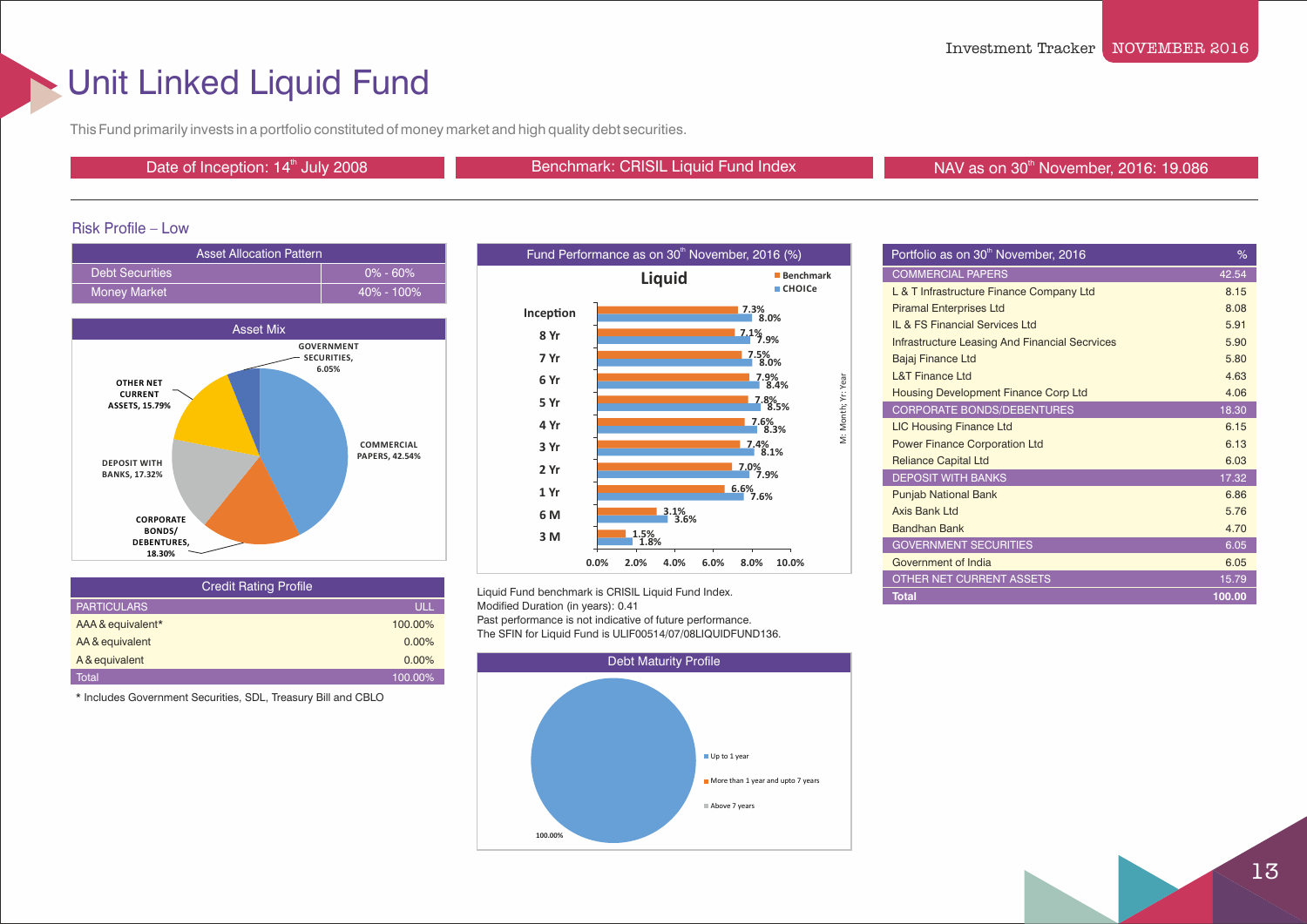### Unit Linked NAV Guarantee Fund

This Fund aims to generate long-term capital appreciation from active management of a portfolio of equity and fixed income securities. The allocation between equity and debt is dynamically managed, depending on the prevalent market conditions to safeguard capital appreciation. The use of derivatives is as per approval by IRDAI.

### the Date of Inception: 15<sup>th</sup> April 2011 NAV as on 30<sup>th</sup> November, 2016: 15.912

#### Risk Profile – Medium

| <b>Asset Allocation Pattern</b> |               | <b>Asset Mix</b>                |
|---------------------------------|---------------|---------------------------------|
| Eauity                          | $0\% - 100\%$ | <b>OTHER NET</b>                |
| <b>Debt Securities</b>          | $0\%$ - 100%  | <b>CURRENT ASSETS,</b><br>1.07% |
| <b>Money Market</b>             | $0\% - 100\%$ |                                 |



| <b>Credit Rating Profile</b> |                |
|------------------------------|----------------|
| <b>PARTICULARS</b>           | <b>UL-NAVG</b> |
| AAA & equivalent*            | 100.00%        |
| AA & equivalent              | $0.00\%$       |
| A & equivalent               | 0.00%          |
| Total                        | 100.00%        |

\* Includes Government Securities, SDL, Treasury Bill and CBLO



All rated fixed income instruments are AAA/P1 + or equivalent. Past performance is not indicative of future performance. Modified Duration (in years): 3.65 The SFIN for NAV Guarantee Fund is ULIF01215/04/11NAVGFUNDSI136.



| Portfolio as on 30 <sup>th</sup> November, 2016 | %      |
|-------------------------------------------------|--------|
| <b>GOVERNMENT SECURITIES</b>                    | 63.26  |
| Government of India                             | 63.26  |
| <b>EQUITY</b>                                   | 35.67  |
| <b>TOP 10 EQUITY STOCKS</b>                     |        |
| <b>HDFC Bank Ltd</b>                            | 2.99   |
| Sun Pharmaceutical Industries Ltd               | 2.27   |
| Maruti Suzuki India Ltd                         | 2.27   |
| IndusInd Bank Ltd                               | 2.15   |
| <b>Tata Motors Ltd</b>                          | 2.00   |
| <b>Infosys Ltd</b>                              | 1.91   |
| <b>YES Bank Ltd</b>                             | 1.89   |
| Larsen N Toubro Ltd                             | 1.47   |
| Kotak Mahindra Bank Ltd                         | 1.41   |
| Syngene International Ltd                       | 1.33   |
| <b>Others</b>                                   | 15.96  |
| <b>OTHER NET CURRENT ASSETS</b>                 | 1.07   |
| <b>Total</b>                                    | 100.00 |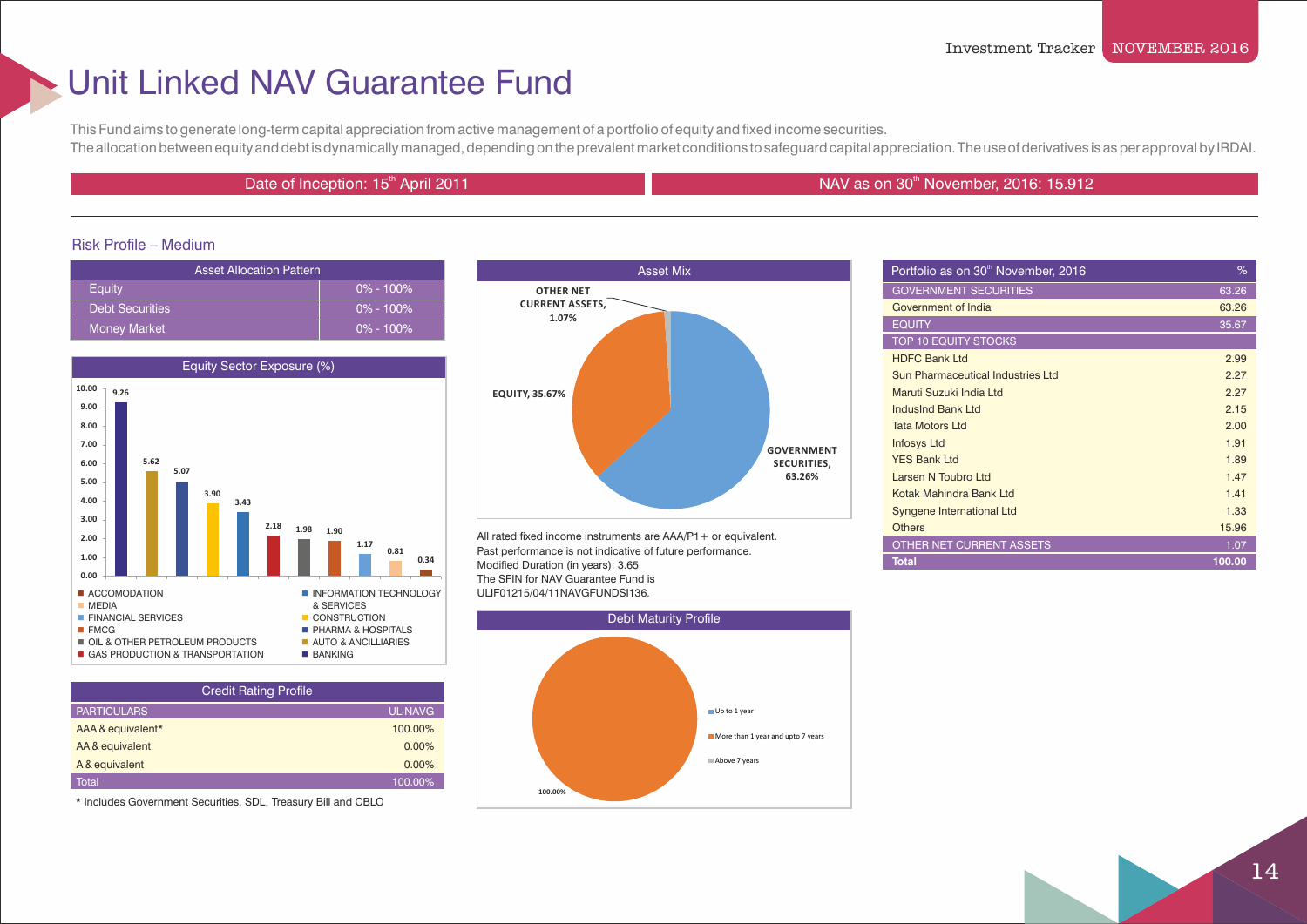### Unit Linked Pension Growth Fund

This Fund invests in listed equities and high quality fixed income and money market instruments. The Fund intends to adopt a relatively aggressive approach towards bonds and equities with the objective of achieving capital appreciation.

Benchmark:<br>Date of Inception: 8<sup>th</sup> September 2016 Benchmark: CNX Nifty Index and CRISIL Composite Bond Fund Index NAV as on 30<sup>th</sup> November, 2016: 10.115

#### Risk Profile – Medium to High Risk

| <b>Asset Allocation Pattern</b>     |                |
|-------------------------------------|----------------|
| Equity & Equity related instruments | $10\% - 60\%$  |
| <b>Debt Securities</b>              | $20\% - 100\%$ |
| <b>Money Market</b>                 | $0\% - 80\%$   |



| <b>Credit Rating Profile</b> |             |
|------------------------------|-------------|
| <b>PARTICULARS</b>           | <b>ULGP</b> |
| AAA & equivalent*            | 100.00%     |
| AA & equivalent              | 0.00%       |
| A & equivalent               | 0.00%       |
| Total                        | 100.00%     |

\* Includes Government Securities, SDL, Treasury Bill and CBLO



| Portfolio as on 30 <sup>th</sup> November, 2016 | %      |
|-------------------------------------------------|--------|
| <b>GOVERNMENT SECURITIES</b>                    | 3.98   |
| Government of India                             | 3.98   |
| OTHER NET CURRENT ASSETS                        | 96.02  |
| <b>Total</b>                                    | 100.00 |

#### Modified Duration (in years): 0.25

 The SFIN for Pension Growth Fund is ULIF01405/11/15PENSGROFND136 Pension Growth Fund benchmark is 40% CNX Nifty Index and 60% Customized Crisil Composite Bond Fund Index